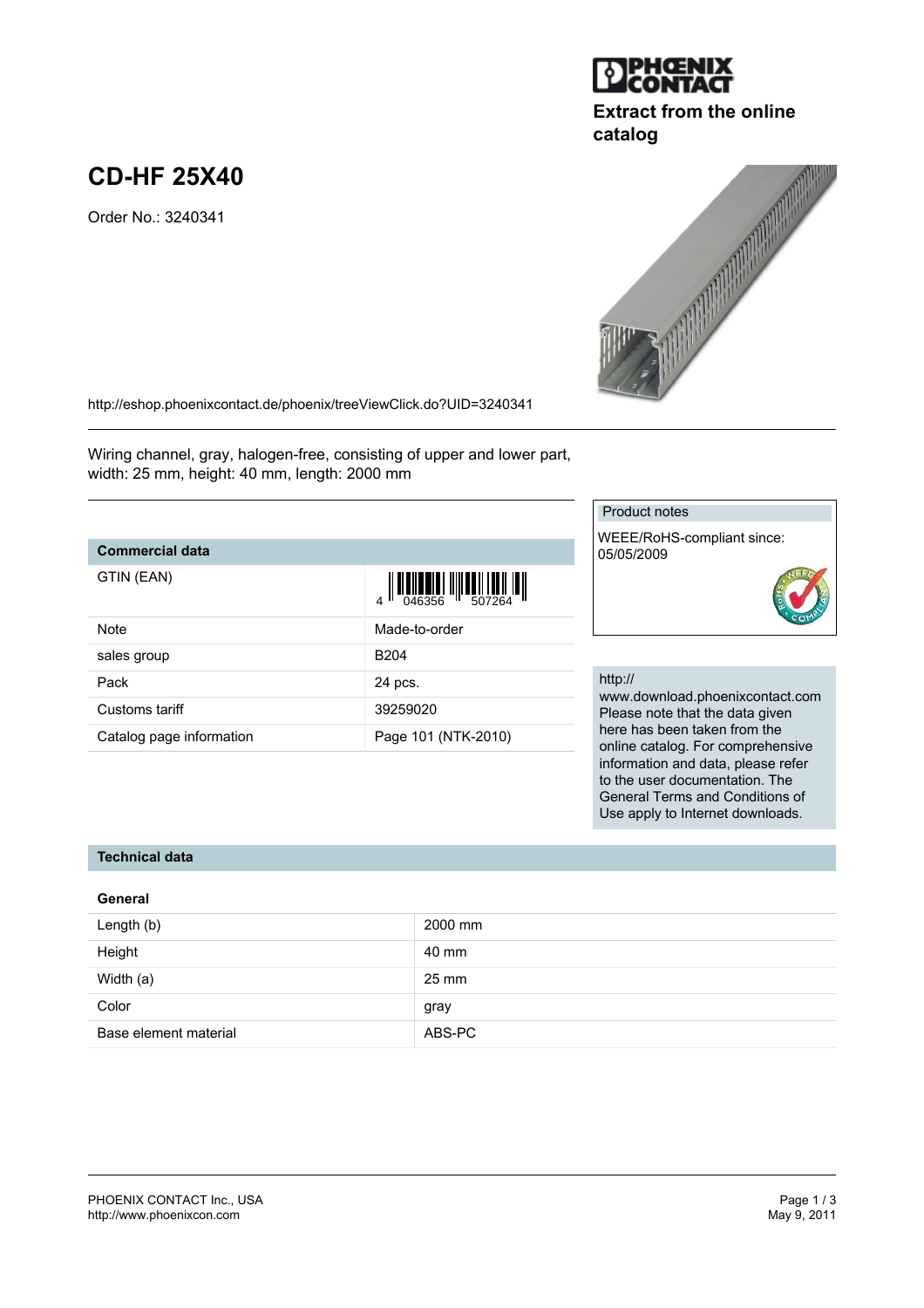# CD-HF 25X40 Order No.: 3240341 <http://eshop.phoenixcontact.de/phoenix/treeViewClick.do?UID=3240341>

| Inflammability class acc. to UL 94 | V0                           |
|------------------------------------|------------------------------|
| Ambient temperature (operation)    | $-25$ °C $\ldots$ 90 °C $\,$ |
| Components                         | Halogen-free                 |
| Material                           | PC/ABS                       |

**Certificates / Approvals**



| Certification      |                | CSA, UL, VDE-PZI                                                                  |
|--------------------|----------------|-----------------------------------------------------------------------------------|
|                    |                |                                                                                   |
| <b>Accessories</b> |                |                                                                                   |
| Item               | Designation    | Description                                                                       |
| General            |                |                                                                                   |
| 3240369            | CD-HF COVER 25 | Cover for wiring channel, gray, halogen-free, width: 25 mm,<br>length: 2000 mm    |
| 3240498            | RVT-PA4        | Plastic body-bound rivet, 4 mm diameter, for a material thickness<br>of $1.56$ mm |
| 3240499            | RVT-PA6        | Plastic body-bound rivet, 6 mm diameter, for a material thickness<br>of $1.56$ mm |
| 1212478            | UNIFOX-RVT P 4 | Rivet setting tool, for use with RVT-PA 4 plastic body-bound rivets               |
| 1212509            | UNIFOX-RVT P 6 | Rivet setting tool, for use with RVT-PA 6 plastic body-bound rivets               |